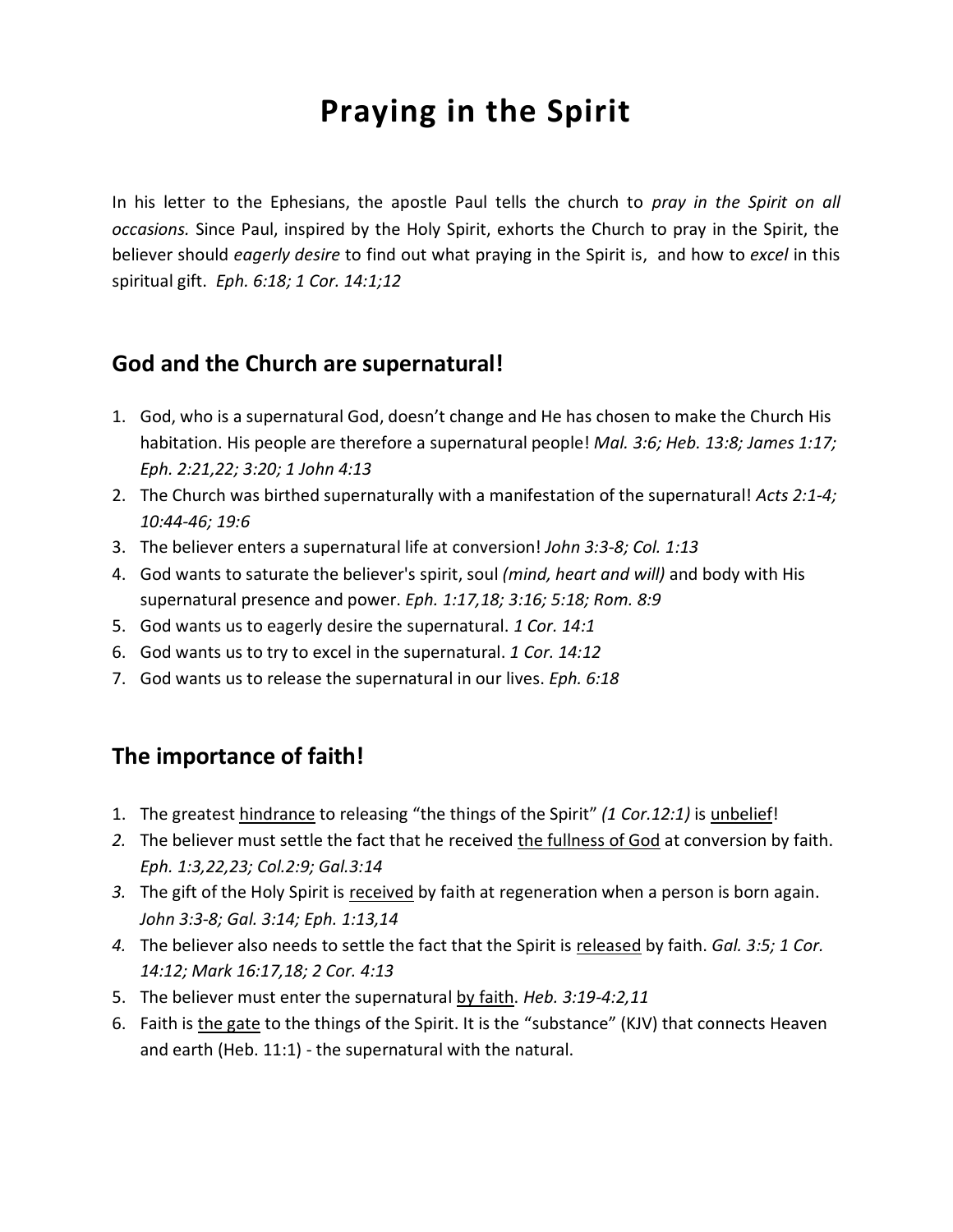## **What is praying in the Spirit?**

- 1. Praying in the Spirit is a supernatural, God-enabled speaking to a supernatural God. *1 Cor. 14:2*
- 2. Praying in the Spirit or praying in tongues is different to speaking in tongues praying in tongues is talking to God whereas speaking in tongues with interpretation is talking to man. *1 Cor. 14:2, 5*
- 3. Speaking to man in one's own language as directed by God is called prophecy. *1 Cor. 14:3*
- 4. Praying in the Spirit builds you up as you worship God in the Spirit. *1 Cor. 12:2,4; Jude 20*
- 5. When the believer prays in the Spirit, he initially prays with his spirit and not with his understanding. As the believer prays in the Spirit, he must also pray with his mind by faith in order to understand what he is praying. It is by faith that the believer understands. *1 Cor.14:14,15; Heb. 11:3*
- 6. The spiritual language is spiritual and requires interpretation and not translation. *1 Cor. 14:5,14*
- 7. It is God's will that every believer pray in the Spirit. *1 Cor. 14:5; Eph.6:18*

## **How do I release this gift?**

- *1.* Be sure you have surrendered your life to Jesus and that you believe that He is your Lord and Saviour. *Rom. 10:9,10; John 3:3-8*
- *2.* Receive the gift of the Holy Spirit by faith**.** *Gal. 3:14; Luke 11:13*
- 3. Ask the Holy Spirit to expose any sin in your life and confess it to God.
- *4.* Receive God's forgiveness by faith and not by feeling. *1 John 1:9*
- *5.* Remember that the things of the Spirit are gifts that cannot be earned! God doesn't give us His Spirit or release the Spirit when we are "good" enough - the things of the Spirit are received and released by grace through faith and not by works. *Eph. 2:9; Gal. 3:5,14*
- *6.* Trust in the Lord to give you the words to speak when you begin to speak by faith. *1 Cor. 12:11*
- 7. Remember that God has already given you His Spirit who will release spiritual language as you trust in Him and cooperate with Him *(1 Cor. 14:12)* - you are not initiating; you are cooperating with what God has already placed in you!